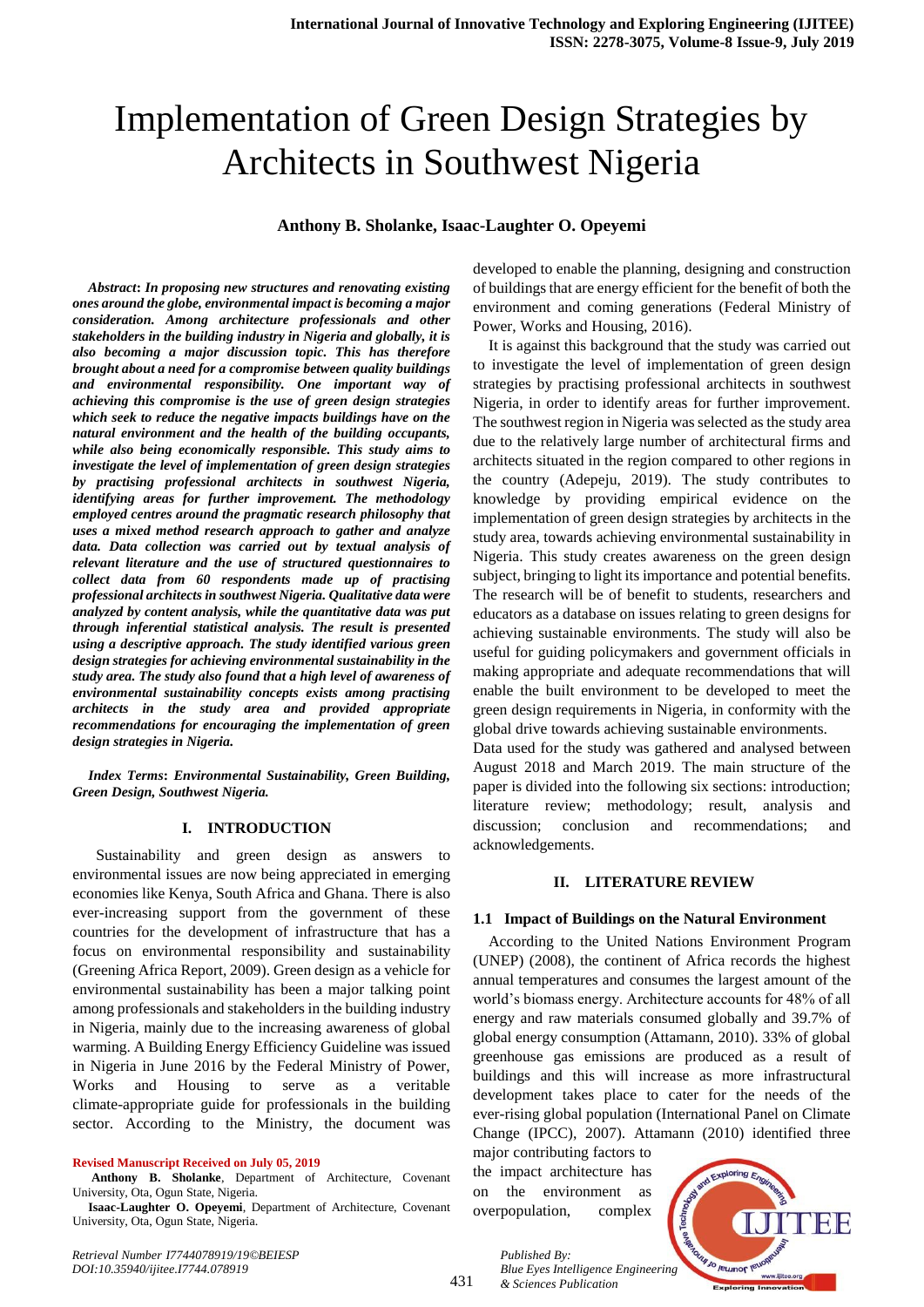construction processes and technologies and materials.

An increase in population always brings about competitive stress on the essential resources that sustain life such as food, shelter, energy, potable water and healthy air (Goudie, 2005). Global population has increased by more than 600% between 1800 and 2009 and has been foretold to rise by 37% to 9.2 billion in 2050 as shown in figure 1.



**Figure 1: Population Growth Ratio Between Developed and Developing Regions Source: Attamann (2010).**

Figure 1 shows that there will be a big difference in the population growth ratio between developed and developing regions. In less developed countries like Nigeria, the projected population increase will bring about a lot of pressure on the existing infrastructure, which will, in turn, bring about a surge in infrastructural development in response to those needs (Attamann, 2010).

The concept of architecture does not just refer to the final building. Architecture involves a large variety of processes that have various levels of impact on the environment. These processes include extractive activities like mining, drilling, manufacturing, transportation, construction, maintenance, demolition and recycling as shown in Figure 2 (Attamann, 2010).



**Figure 2: Levels of Impact of Architectural Processes on the Environment and Energy Consumption Source: Attamann (2010).**

Figure 2 indicates that the part of the construction process that has the most impact on the environment is the maintenance and lifecycle of the building, which is the process that goes on long after construction. It is a complex process that sees a constant flow of materials and technologies and the building's life span. The life span is an important factor in contributing to the building's impact on the environment and this is on average between 35 and 50 years depending on the building typology (Attamann, 2010).

Architecture, materials and technology have a close relationship that has been since the early beginnings of buildings as the materials serve as a means to complete the building and the process of building has always required technology of some kind. Attamann (2010) noted that as much as the creation and implementation of these materials and technologies have changed the built environment, their relationship has brought about ecological implications.

### **1.2 Green Design and Sustainability**

#### **1.2.1 Sustainability and Sustainable Development**

The popularization of the concept of sustainability over the years has roots in the development of the concept of sustainable development. Since the 1980s, sustainability has been seen more in terms of mankind's relationship with the environment and it has brought about the most widely accepted explanation of sustainability. The explanation sees it as part of the concept of sustainable development which is described as the development that satisfies the requirements of current situations without giving away the capability of coming generations to satisfy their own requirements (United Nations, 1987)

Global Footprints (2009) define sustainability as "the process of maintaining change in a balanced fashion, in which the exploitation of resources, the direction of investments, the orientation of technological development and institutional change are all in harmony and enhance both current and future potential to meet human needs and aspiration". Wandemberg (2015) defines sustainability as "a socio-ecological process characterized by the pursuit of a common ideal" while also arguing that the idea of sustainability is unattainable by meaning in any given period and space, but through a persistent and dynamic approach, the system gradually becomes sustainable.

Shaker (2015) asserts that sustainability should be viewed as the ultimate goal of humanity in terms of an equilibrium between human existence and the natural environment (homeostasis), while 'sustainable development' refers to the all-inclusive method and sequential procedures that will eventually end up in sustainability. In spite of the enlarged acceptance of the use of the term "sustainability", there have been questions over the likelihood that human civilizations will attain environmental sustainability especially in light of issues like climate change, environmental degradation, population growth, overconsumption and the global quest for limitless economic development in a closed system (WorldWatch, 2013).

#### **1.2.2 Dimensions of Sustainability**

The 2005 World Summit on Social Development identified three dimensions of sustainability as sustainable development

goals. They are economic development, social development and

*& Sciences Publication* 

*Published By:*

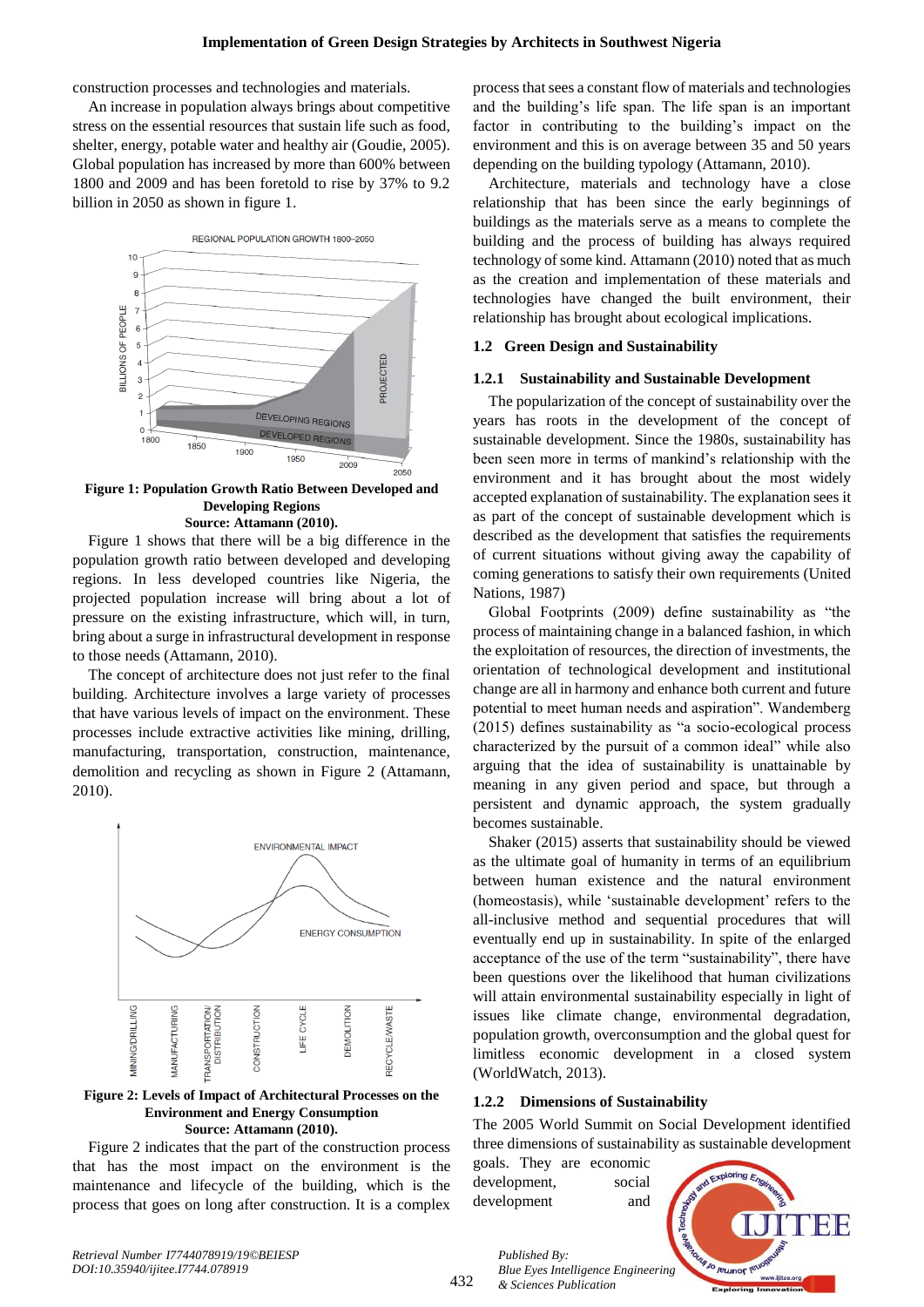environmental protection (United Nations, 2005). The three pillars of sustainability are not exclusive of each other but can reinforce the impact of each other (Forestry Commission of Great Britain, 2009). The three pillars are inter-reliant and ultimately none of them can be without the others (Morelli, 2011).

# **1.2.3 Green Design as a Concept of Environmental Sustainability**

One of the ways in which architecture can be environmentally responsible is through the application of concepts like green architecture, green design and sustainable architecture. Buildings that employ these concepts are usually referred to as green buildings. These buildings employ methods that curtail detrimental effects on human well-being and the environment, with an approach that looks to safeguard the natural environment by selecting eco-friendly materials and building practices (Madhumita, 2008). Green buildings are also designed to diminish the overall effect on the environment and human health by efficient use of energy, water and other resources, minimizing waste, and protecting the health of the building users.

Green design, green building and sustainable architecture are terms that have been used interchangeably, but they are intrinsically different. They are all used to describe environmentally responsive approaches to architecture that reduce harm to the users and the natural environment. Dublin Institute of Technology (2013) defined sustainable architecture as "the architecture that seeks to minimize the negative environmental impact of buildings by efficiency and moderation in the use of materials, energy, and development space and the ecosystem at large. Sustainable architecture uses a conscious approach to energy and ecological conservation in the design of the built environment". The United States (U.S.) Environmental Protection Agency (2013) defined green building as "the application of processes that are environmentally responsible and resource-efficient throughout a building's life-cycle: from planning to design, construction, operation, maintenance, renovation, and demolition". According to Madhumita (2008) green design is "an approach to building that minimizes harmful effects on human health and the environment. "The green architect or designer attempts to safeguard air, water and earth by choosing eco-friendly building materials and construction practices".

In general, green design seeks to reduce the building's negative impact on the natural environment and the health of the building occupants while also being economically responsible. The benefits of green design range from environmental to economic to social. Implementing green solutions from the design, construction and day-to-day running of the building will reduce its potential effect on the natural environment, the running costs of the structure and the negative effects on the users and the communities that host the building. Green design can lead to significant savings in cost over the building's lifespan and improve the efficiency of the occupants of the building (Ries & Bilec, 2006).

Attamann (2010) proposed a framework for green building design that looks at the sustainability features, the ecological characteristics and the performative attributes that a building

should have in order to be fully considered as a green building. The use of recycled and recyclable materials, sustainable site selection and development, resource (energy, water and materials) efficiency and conservation, ecological biodiversity and conservation, efficient waste management and improved indoor quality are the main pillars that green design is based upon.

# **1.2.4 Green Building Rating Systems and Leadership in Energy and Environmental Design (LEED)**

Green building rating systems were developed as a partial response to the increasing concerns in the building industry. These systems propose measurable apparatuses to assess and quantify the extent of the performance of a building as it relates to the natural environment. In addressing an extensive variety of environmental matters (energy, construction, design, site selection, materials and technologies), more than a few countries fashioned their own standards of evaluation, building performance and systems of rating (Attamann, 2010).

Leadership in Energy and Environmental Design (LEED) is a green evaluation system governed by the United States Green Building Council (USGBC) established in 1998, which offers a "rating structure for the design and appraisal of high-performance green buildings. The system principally measures six categories namely: "sustainable site development, water efficiency, energy and atmosphere, materials and resources, indoor environmental quality, and innovation and design process". LEED makes use of a 69-point scale system that includes four ratings as follows: "platinum  $(52-69$  pts), gold  $(39-51)$ , silver  $(33-38)$  and certified (26–32)" (U.S. Green Building Council, 2018).

# **2.0 METHODOLOGY**

The research philosophy adopted for the study is the pragmatic ideology which employs a mixed method research approach. In line with the mixed method research method, a combination of qualitative and quantitative research methods was used to carry out the research. Qualitative secondary data was gathered by textual analysis of relevant literature and analyzed using content analyses. The secondary data was helpful for the development of the survey instrument (structured questionnaire) used to gather quantitative data. The secondary data were extracted from related literature on the subject matter and employed to derive variables used to develop the questionnaire. The sources of the relevant literature include journals, government official reports, published and unpublished thesis, reports of expert meetings and workshops.

The study population consist of all the architects working in architectural firms within the southwest region in Nigeria. Their exact number could not be ascertained, because no reliable empirical record was found in this regard. Hence, to determine the sample size of respondents, the number of architectural firms based in the region was relied upon. The sample size is the number of responses a survey is expected to

receive. It is called a sample, because it only represents part of the group of people or

*& Sciences Publication* 

*Published By:*



433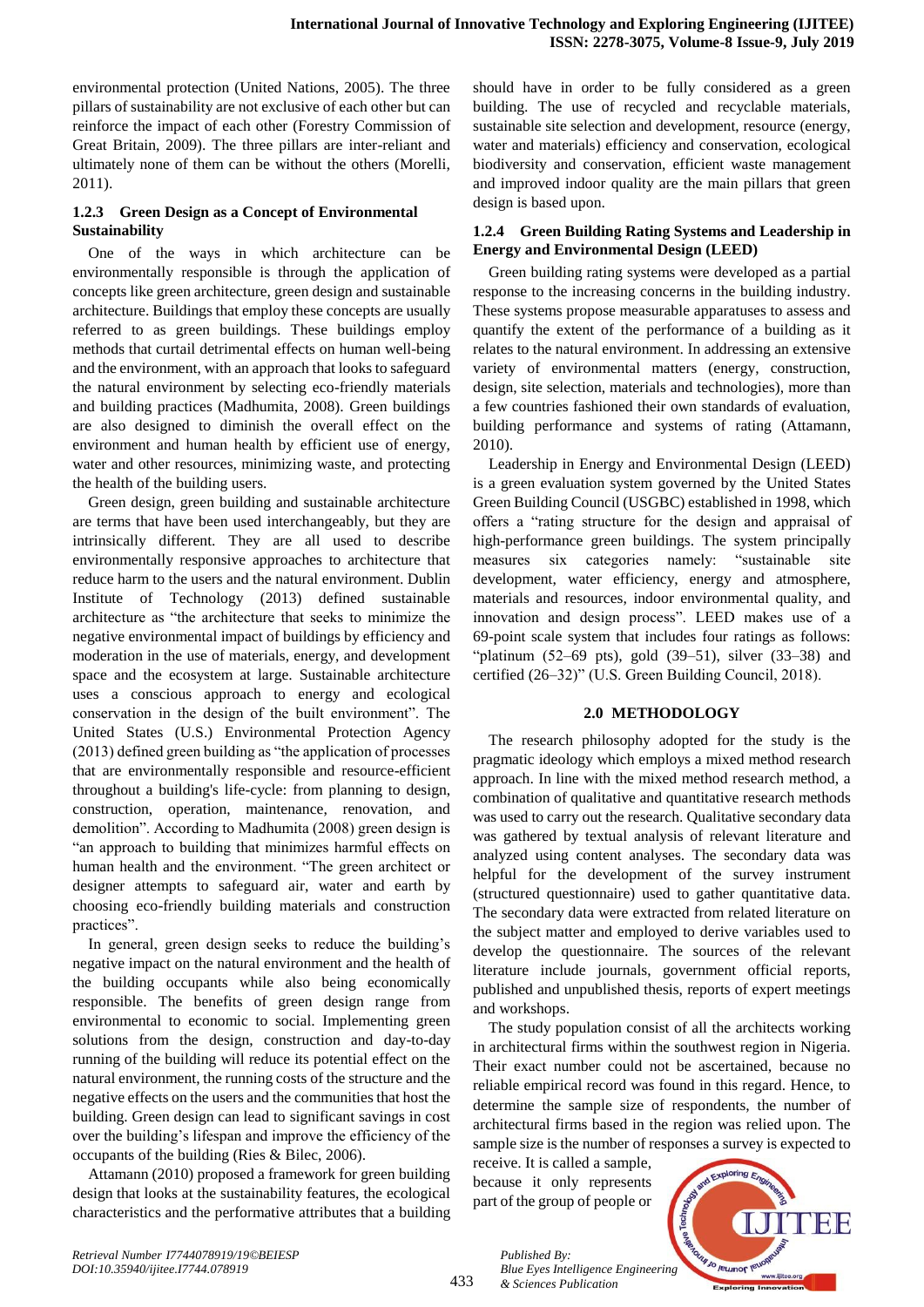target population whose opinions or behaviour a researcher is concerned about (SurveyMonkey, 2019). According to Adepeju (2019), there are 382 architectural firms in the southwest region of Nigeria. Hence, the study population of architects are first assumed to be grouped under their respective firms in the study area. The southwest region consists of six states with each state having three senatorial districts. To pick the sample size of architects for the study, the firms were further grouped under their respective states from where three firms were randomly picked from each state, with one firm assumed to represent a senatorial district. Therefore, 18 architectural firms constitute the sample frame for the study, while the architects working in the firms whose total number added up to 77 constitute the sample size.

A structured questionnaire developed for the study was used as the primary data collection instrument to retrieve needed information from the participants. The questionnaire was divided into three sections with closed-ended questions using variables that investigated issues relevant for achieving the aim of the study. The first section was designed to collect information on the personal characteristics of the respondents. The second was used to gather information on the respondents' knowledge and understanding of environmental sustainability concepts, while the third section was employed to gather data on the level to which the respondents make provisions for the implementation of green design strategies in their designs. Quantitative data was put through inferential statistical analysis with the help of IBM Statistical Package for Social Sciences (SPSS) version 21. The result is presented using the descriptive approach with the use of tables and charts.

### **III. RESULTS, ANALYSIS AND DISCUSSION**

A total of 77 questionnaires were administered as earlier mentioned, out of which 60 was retrieved to record a retrieval rate of 78%. The retrieval rate recorded is considered reasonable as it is far more than half of the sample size selected for the study. The following section provides the respondents' profiles, which is an analysis of the data on the personal characteristics of the participants. The variables used are their gender, the number of years in practice, employment type and status in their firms.

### **2.1 Respondents' Profile**

The respondents' profiles indicate the personal characteristics of the participants that participated in the survey.

### **2.1.1 Gender Distribution of Respondents**

Figure 1 is a pie chart of the gender distribution of the respondents.

The data in Figure 1 shows that most (65%) of the respondents are males, some (30%) are females, while few (5%) preferred not to disclose their gender. This implies that architectural professionals in the study area are mostly male and the opinions presented in this study are predominantly that of male architects. This reinforces the observation of Fulani, Pase, Omeiza, Daniels, Alagbe, Aderonmu & Udiminue (2017) that architecture is a male-dominated field.



**Figure 1:** Gender Distribution of Respondents

#### **2.1.2 Respondents' Number of Years in Practice**

Figure 2 is a pie chart that shows a distribution of the respondents' according to their number of years in practice.



**Figure 2:** Distribution of Respondents' Based on their Number of Years in Practice

The data presented in Figure 2 indicates that the majority (73%) of the respondents have been in practice for between 1 to 10 years. Those who have been in practice for less than 1 year are few (12%). A fewer number (8%) have been in practice for between 11 to 20 years, while just 7% of the respondents have practiced for between 21 and 30 years. This infers that the opinion of architects who may be considered as young architects, based on their number of years in practice, dominate the views of architects presented in this study.

### **2.1.3 Respondents' Employment Type**

Figure 3 is a pie chart of the distribution of the respondents based on their employment type.



**Figure 3:** Distribution of Respondents' Employment Type

The result shown in Figure 3 indicates that most (55%) of

the respondents are employed in the private sector, some (43%) of the respondents are

*Published By:*

*& Sciences Publication* 



*Retrieval Number I7744078919/19©BEIESP DOI:10.35940/ijitee.I7744.078919*

434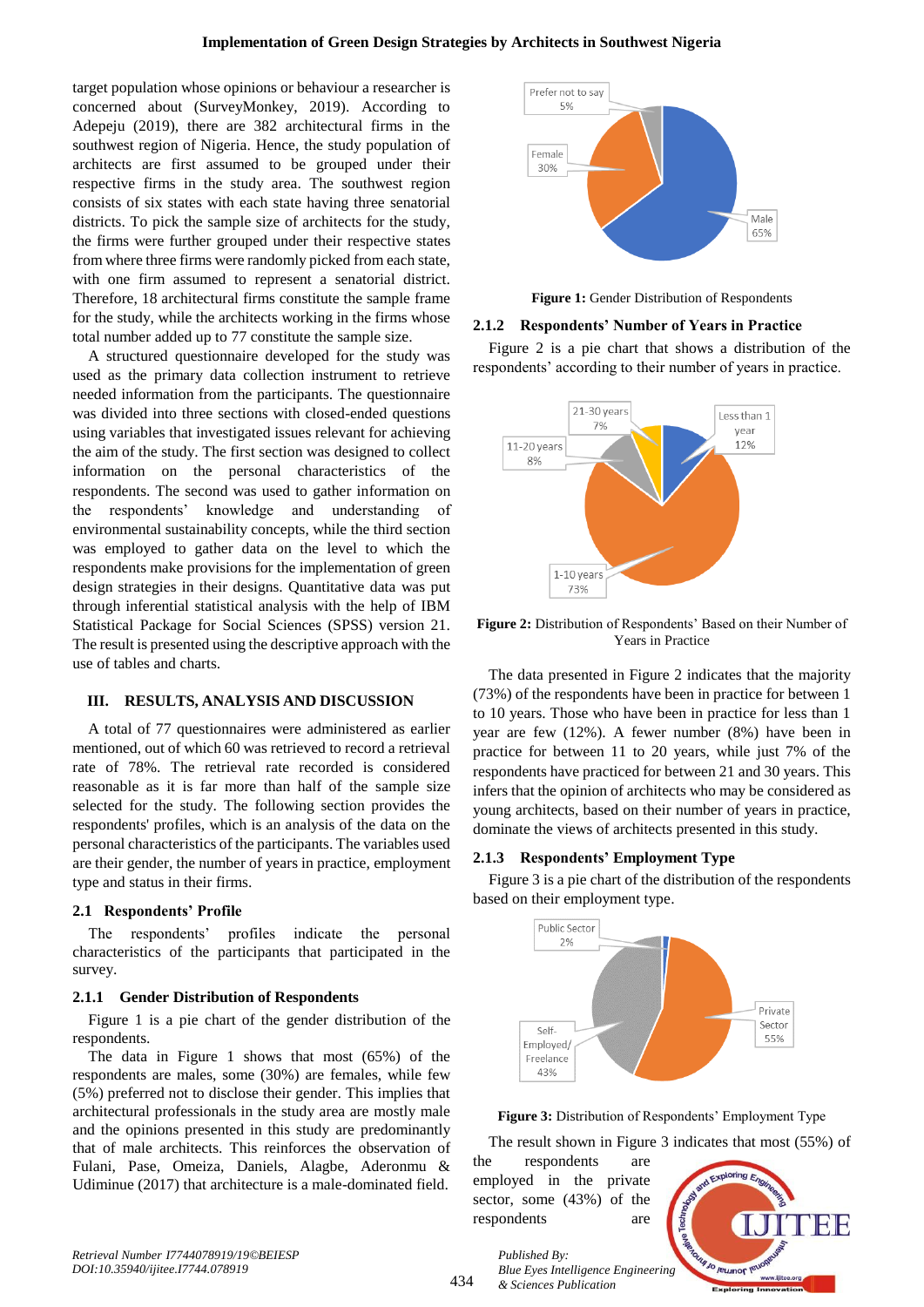self-employed or freelance architects and just a few (2%) of the respondents are employed in the public sector. This goes to show that the majority of the architects in the study area are engaged in the private sector, which suggests that the private sector provides greater and better job opportunities for architects in the study area

## **2.1.4 Respondents' Status in their Architectural Firms**

Figure 4 is a pie chart that shows the distribution of the respondents based on their status in their firms.



**Figure 4: Respondents' Status in their Firms**

As shown in Figure 4, the data indicates that majority (60%) of the respondents are employed as junior architects, 16% are employed as interns, 15% as project managers, 6.7% as senior architects, while few (1.7%) are employed as junior partners in the firms.

In general, the result on the profile of the respondents shows that a larger number of respondents are either under the tutelage of more experienced architects or are managing their own practice. This means that the implementation of green design strategies by a high percentage of the architects will most likely be influenced by the design philosophy of their firms or principals and the level of design freedom of expression they enjoy, as most of them are junior or young architects with between 1 to 10 years of experience.

# **2.2 Respondents' Understanding of Environmental Sustainability Concepts**

A five-point Likert scale was used to ascertain the extent to which environmental sustainability concepts are understood by the respondents. The result obtained is presented in the bar chart shown in Figure 5.



**Figure 5**: **Understanding of Environmental Sustainability** 

#### **Concepts**

The result shown in Figure 5 indicates that the concept of

*Retrieval Number I7744078919/19©BEIESP DOI:10.35940/ijitee.I7744.078919*

green building is the most understood by the respondents, with 68% of the respondents having a good understanding and 10% of them having an excellent understanding. Though there is a good understanding of all the concepts across the board, the LEED concept is the least understood with 20% of the respondents having a poor understanding of it. The respondents generally have an above average level of understanding of environmental sustainability concepts, but with an average of just 61% of the respondents having an above average understanding of the concepts, more needs to be done to integrate these concepts into the education and practice of architecture in Nigeria.

# **2.3 Respondents' Understanding of Environmental Sustainability Concepts**

Again, a five-point Likert scale was used to ascertain the extent to which green design strategies are employed by the respondents.

## **2.3.1 Sustainable Green Design Strategies**

Figure 6 is a bar chart presentation of the result obtained on the extent to which green design strategies are implemented in designs by the respondents.



**Figure 6: Level of Implementation of Sustainable Green Design Strategies**

As shown in Figure 6, the result reveals that on the average, at least most (61%) of the respondents often employ sustainable green design strategies in their designs. This infers that the majority of them are conversant with the importance of the concept. Nevertheless, an average of 21% of the respondents employ the strategies sometimes, while just an average of 18% rarely or never makes use of sustainable green design strategies.

# **2.3.2 Ecological Green Design Strategies**

The result obtained on the extent to which ecological green design strategies are implemented in designs by the respondents is presented in the bar chart shown in Figure 7.



*Published By: Blue Eyes Intelligence Engineering & Sciences Publication*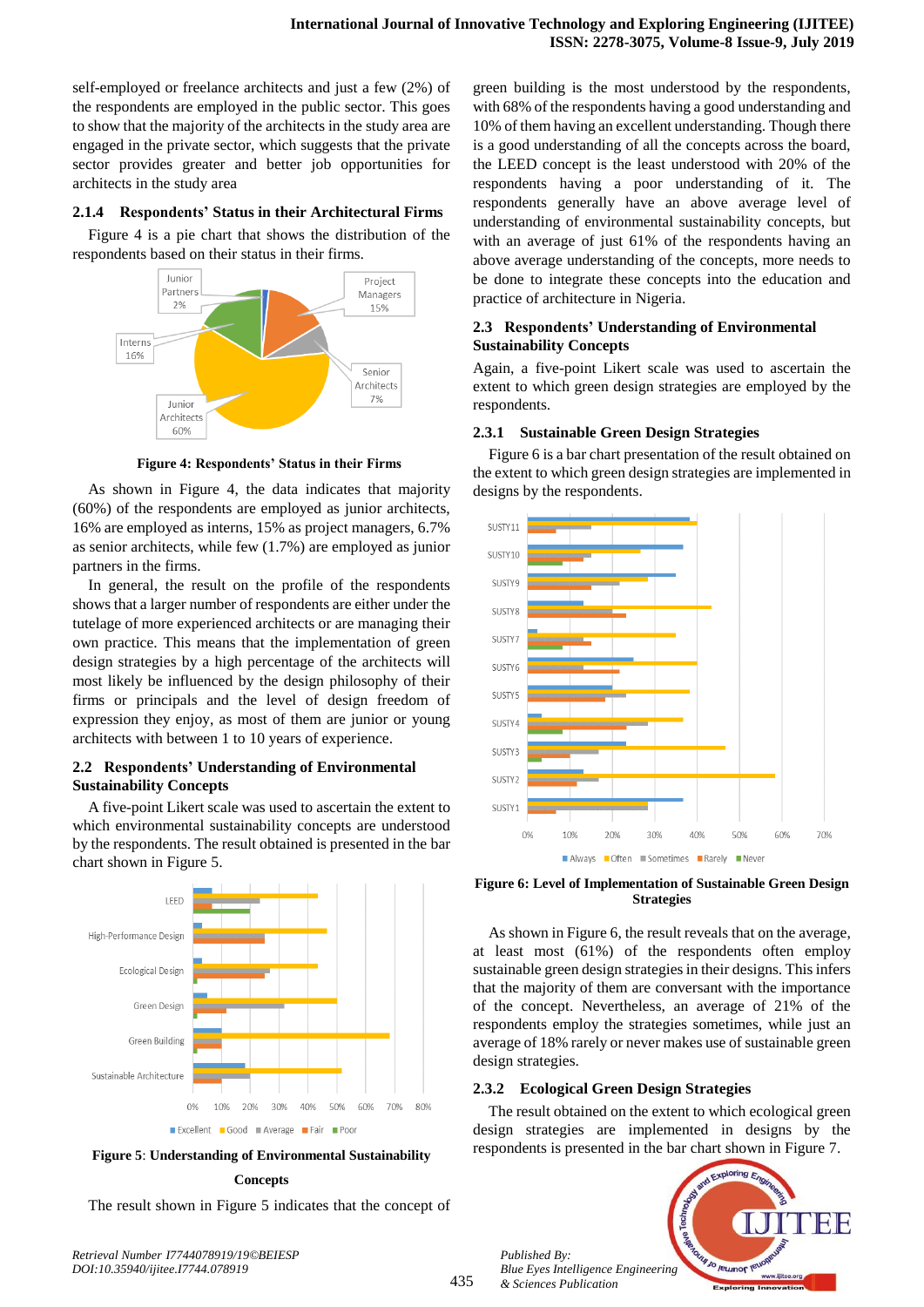

**Figure 7:** Level of Employment of Ecological Green Design Strategies

The result shown in Figure 7 reveals that an average of 52% of the respondents make use of ecological green design strategies to infer that the majority of them are familiar with its importance. However, an average of 26% of the respondents employ the strategies sometimes, while an average of 22% of the respondents rarely or never makes use of the strategies.

# **2.3.3 Performative Green Design Strategies**

Figure 8 is a bar chart presentation of the result obtained on the performative green design strategies employed by the respondents.



**Figure 8: A clustered bar chart showing respondents' level of consideration/employment of performative green design strategies**

As shown in Figure 8, the result reveals that an average of 68% of the respondents often makes use of performative green design strategies to indicate that they also consider them important strategies to employ in developing architectural designs. Nevertheless, an average of 19% of the respondents indicated that they only employ the strategies sometimes, while an average of 13% of them signify that they rarely or never make use of the strategies.

# **2.4 Reliability and Validity**

To sustain rigour in the search procedure, there was a need to verify the validity and reliability of the results, as well as the credibility and relevance of the methods. This was obtained majorly by pretesting the questionnaires and subjecting the ordinal data to the reliability test using the Cronbach Alpha test. In this test, the closer the Cronbach Alpha value is to 1, the more likely it is that the variables are measuring the same thing, hence the more reliable the result is as shown in Tables and 1 and 2.

| Variable                       | Scale    | Scale    | Corrected   | Squared              | Cronba  |
|--------------------------------|----------|----------|-------------|----------------------|---------|
|                                | Mean if  | Variance | Item-Total  | Multipl              | ch's    |
|                                | Item     | if Item  | Correlation | e                    | Alpha   |
|                                | Deleted  | Deleted  |             | Correlat             | if Item |
|                                |          |          |             | ion                  | Deleted |
| <b>GENDE</b><br>R              | 145.6833 | 669.068  | .262        |                      | .963    |
| <b>YRSIN</b><br>D              | 144.9667 | 671.795  | .127        |                      | .964    |
| <b>EMPTY</b><br>P              | 144.6167 | 677.291  | $-.029$     |                      | .964    |
| <b>ROLIN</b><br>D              | 140.2833 | 674.952  | .015        |                      | .965    |
| <b>UNDST</b><br>1              | 143.2833 | 646.918  | .653        |                      | .962    |
| <b>UNDST</b><br>$\overline{c}$ | 143.3333 | 654.734  | .490        | $\ddot{\phantom{0}}$ | .963    |
| <b>UNDST</b><br>3              | 143.6167 | 649.461  | .630        | $\ddot{\phantom{0}}$ | .962    |
| <b>UNDST</b><br>$\overline{4}$ | 143.8500 | 651.757  | .520        | $\cdot$              | .962    |
| <b>UNDST</b><br>5              | 143.7667 | 650.284  | .560        | $\ddot{\phantom{0}}$ | .962    |
| <b>UNDST</b><br>6              | 143.9667 | 634.202  | .631        |                      | .962    |
| SUSTY1                         | 143.1000 | 645.142  | .634        |                      | .962    |
| SUSTY2                         | 143.3500 | 654.028  | .504        | $\cdot$              | .963    |
| SUSTY3                         | 143.2667 | 656.945  | .355        |                      | .963    |
| SUSTY4                         | 144.0167 | 638.762  | .696        | $\ddot{\phantom{0}}$ | .962    |
| SUSTY5                         | 143.4500 | 639.574  | .718        | $\ddot{\phantom{0}}$ | .962    |
| SUSTY6                         | 143.4000 | 637.058  | .701        |                      | .962    |
| SUSTY7                         | 143.4833 | 628.661  | .723        | $\ddot{\phantom{0}}$ | .962    |
| SUSTY8                         | 143.6000 | 638.176  | .733        |                      | .961    |
| SUSTY9                         | 143.2667 | 633.012  | .784        | $\ddot{\phantom{0}}$ | .961    |
| SUSTY1<br>$\boldsymbol{0}$     | 143.3833 | 624.105  | .769        |                      | .961    |
| SUSTY1<br>1                    | 143.0000 | 643.119  | .703        | $\ddot{\phantom{0}}$ | .962    |
| <b>ECOLO</b><br>1              | 143.8333 | 640.650  | .716        | $\ddot{\phantom{0}}$ | .962    |
| <b>ECOLO</b><br>2              | 143.9667 | 645.050  | .636        | $\ddot{\phantom{0}}$ | .962    |
| <b>ECOLO</b><br>3              | 143.8333 | 652.141  | .544        | $\ddot{\phantom{0}}$ | .962    |
| <b>ECOLO</b><br>4              | 143.9667 | 637.253  | .688        |                      | .962    |
| <b>ECOLO</b><br>5              | 144.0000 | 653.593  | .395        |                      | .963    |

**Table 1:** Item-Total Statistics

*Published By: Blue Eyes Intelligence Engineering & Sciences Publication* 

**V<sub>1 Jo</sub>** Jeunor IV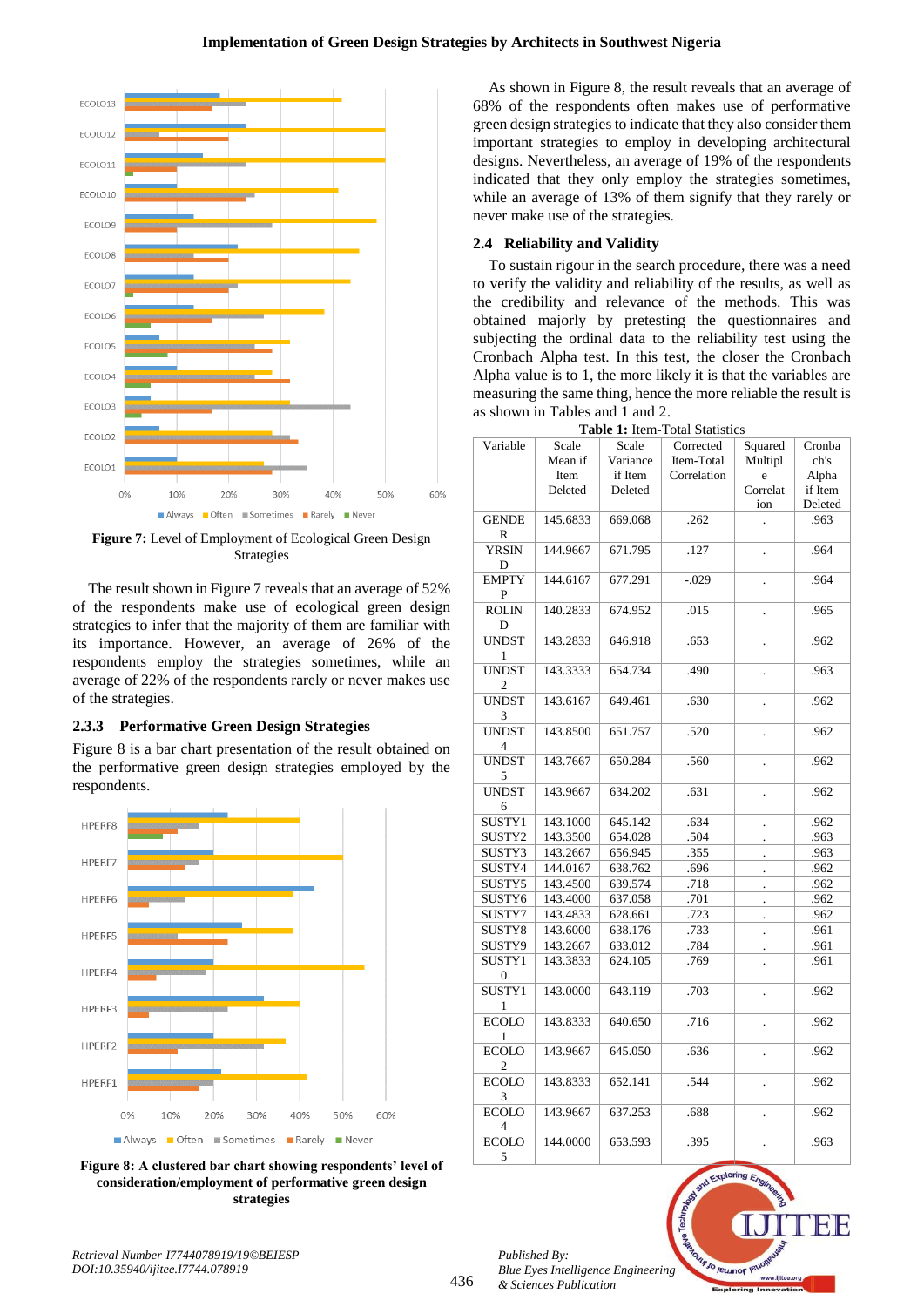| <b>ECOLO</b><br>6  | 143.6500 | 640.570 | .676 |   | .962 |
|--------------------|----------|---------|------|---|------|
| <b>ECOLO</b><br>7  | 143.6167 | 639.122 | .715 |   | .962 |
| <b>ECOLO</b><br>8  | 143.3667 | 635.287 | .761 |   | .961 |
| <b>ECOLO</b><br>9  | 143.4000 | 643.803 | .736 |   | .962 |
| <b>ECOLO</b><br>10 | 143.6500 | 639.316 | .740 |   | .961 |
| <b>ECOLO</b><br>11 | 143.4167 | 643.298 | .697 |   | .962 |
| <b>ECOLO</b><br>12 | 143.3333 | 635.243 | .780 |   | .961 |
| <b>ECOLO</b><br>13 | 143.4500 | 640.896 | .704 |   | .962 |
| HPERF1             | 143.4000 | 651.634 | .469 |   | .963 |
| HPERF2             | 143.4167 | 655.298 | .419 |   | .963 |
| HPERF3             | 143.1000 | 639.753 | .796 |   | .961 |
| HPERF4             | 143.2000 | 643.756 | .771 |   | .961 |
| HPERF5             | 143.4000 | 631.702 | .779 | ٠ | .961 |
| HPERF <sub>6</sub> | 142.8833 | 650.308 | .560 |   | .962 |
| HPERF7             | 143.3167 | 638.051 | .797 |   | .961 |
| HPERF8             | 143.4833 | 635.949 | .643 |   | .962 |

**Table 2:** Reliability Statistics

| Cronbach's Alpha | Cronbach's Alpha Based<br>on Standardized Items | Number of Items |  |  |  |  |  |
|------------------|-------------------------------------------------|-----------------|--|--|--|--|--|
| 963              | 961                                             |                 |  |  |  |  |  |

### **2.5 Discussion**

Based on the aim of this study, which is to investigate the level of implementation of green design strategies by architectural professionals in southwest Nigeria, the analyzed data indicates that the knowledge and understanding of environmental sustainability concepts among the architects is relatively high. The result infers that most of the respondents seem to understand the importance of implementing the green design strategies as over 60% of them indicated that they employ the majority of the green design strategies identified in the literature. However, quite a number of the respondents still indicated that they either employ the strategies sometimes, rarely or never. This could be as a result of the high number of respondents who work as junior architects that participated in the study. Some of such respondents may not have enough working experience or enjoy the needed freedom to fully implement the strategies in their designs. This is because the freedom to fully implement the strategies will to some extent be influenced by the level of experience of the architects and clients' demands and preferences.

### **IV. CONCLUSION AND RECOMMENDATIONS**

The study identified various concepts related to environmental sustainability which include: green design, green building, sustainable architecture, high-performance design, ecological design and the Leadership in Energy and Environmental Design (LEED) green environment evaluation system.

On the level of implementation of green design strategies by architectural professionals in southwest Nigeria, the study found that though over 60% of the architects in southwest Nigeria have an above average understanding of these concepts, more still needs to be done in educating the professionals on the need to integrate the green design strategies more into their designs, as quite a number of them (18%) indicated that they rarely or never make use of the green design techniques in their designs.

To this end, building and environment development regulators and policy makers need to provide measures that will enable and encourage the conscious application of green design strategies more by architects in the study area, towards achieving environmental sustainability in Nigeria. Such measures will make for a reduction in the negative effects some buildings usually have on the natural environment and user's wellbeing generally.

In conclusion, the study was limited to investigating the level of implementation of green design strategies by architects in the study area, suggested areas for further studies include: to carry out a post occupancy evaluation to investigate how successful or effectiveness are the green design measures employed by the architects in achieving environmental sustainability, as well as investigating to what extent are the green design measures deployed by the architects are used as designed.

## **ACKNOWLEDGMENT**

The authors wish to thank the management of Covenant University, Ota, Ogun State, Nigeria for providing the platform to undertake this research. We also acknowledge those whose intellectual materials were consulted in the course of conducting the study*.*

## **REFERENCES**

- 1. "Greening Africa Report," 2009. [Online]. Available: [http://www.howwemadeitinafrica.com/challenges-and-benefits-of-goi](http://www.howwemadeitinafrica.com/challenges-and-benefits-of-going-green-in-nigeria/2528/) [ng-green-in-nigeria/2528/](http://www.howwemadeitinafrica.com/challenges-and-benefits-of-going-green-in-nigeria/2528/) . [Accessed 26 May 2018].
- 2. Federal Ministry of Power, Works and Housing, "Building Energy Efficiency Guideline for Nigeria," Federal Ministry of Power, Works and Housing, Abuja, 2016.
- 3. O. Attamann, Green Architecture: Advanced Technologies and Materials, New York: McGraw-Hill, 2010.
- 4. A. Goudie, The Human Impact on the Natural Environment, 6th ed., Oxford: Blackwell Publishing, 2005.
- 5. WorldWatch, "State of the World 2013: Is Sustainability Still Possible," 2013. [Online]. Available: <http://blogs.worldwatch.org/sustainabilitypossible/> . [Accessed 26 October 2018].
- 6. Forestry Commission of Great Britain, "Sustainability," 2009.
- 7. J. Morelli, "Environmental Sustainability: A Definition for Environmental Professionals," Journal of Environmental Sustainability, vol. 1, 2011.
- 8. R. Madhumita, Importance of Green Architecture Today, Kolkata: Department of Architecture, Jadavpur University, 2008.
- 9. R. Ries and M. M. Bilec, "The Economic Benefits of Green Buildings," The Engineering Economist, vol. 51, no. 3, pp. 259-295, 2006.
- 10. U.S. Green Building Council, "LEED | U.S. Green Building Council," USGBC, 2018. [Online]. Available: <https://new.usgbc.org/leed> . [Accessed 1 March 2019].
- 11. United Nations Environment Program (UNEP), "Africa," in Atlas of Our Changing Environment, United Nations Environment Program, 2008.
- 12. IPCC, "The Fourth Assessment Report of the Intergovernmental Panel on Climate Change," Intergovernmental Panel on Climate Change, 2007.
- 13. Dublin Institute of Technology, "Sustainable Architecture and Simulation Modelling," 6th May 2013. [Online]. Available: [http://www.cebe.heacademy.ac.uk/learning/habitat/HABITAT4/beatti](http://www.cebe.heacademy.ac.uk/learning/habitat/HABITAT4/beattie.html) [e.html](http://www.cebe.heacademy.ac.uk/learning/habitat/HABITAT4/beattie.html) . [Accessed 23rd May 2018].



*Blue Eyes Intelligence Engineering & Sciences Publication* 

437